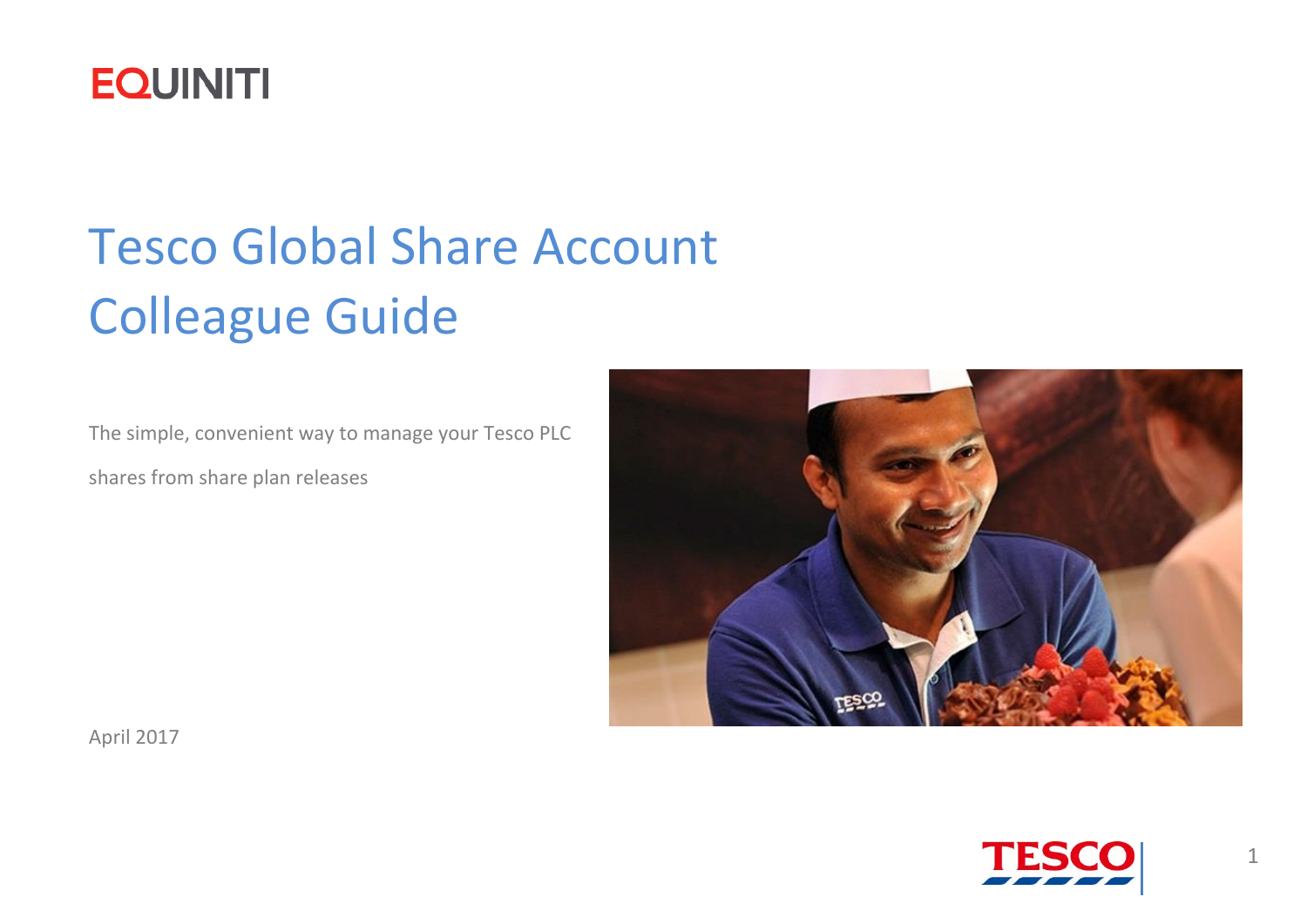### **CONTENTS**

<span id="page-1-0"></span>

| <b>ABOUT THE TESCO GLOBAL SHARE ACCOUNT 4</b> |
|-----------------------------------------------|
|                                               |
|                                               |
|                                               |
|                                               |
|                                               |

### **IMPORTANT INFORMATION**

The investments you hold in the Tesco Global Share Account are in one company only, Tesco PLC, and should therefore be considered as just one part of a balanced portfolio.

The value of shares and any income from them can go down as well as up and you may not get back the amount of money you invest.

If you are not in the UK the value of shares and dividends is subject to changes in the exchange rate.

Past performance is no guide to future performance, and if you are in any doubt about the suitability of the Tesco Global Share Account or the investments held on your behalf, you should consult a financial adviser.

Nothing in this booklet constitutes financial or other professional advice. You should consult a financial adviser if you require financial advice.

Neither Equiniti Financial Services Limited nor Tesco PLC will assess the suitability or appropriateness of investments held for you or other services provided to you and you do not benefit from the Financial Conduct Authority ("FCA") Rules on assessing suitability or appropriateness.



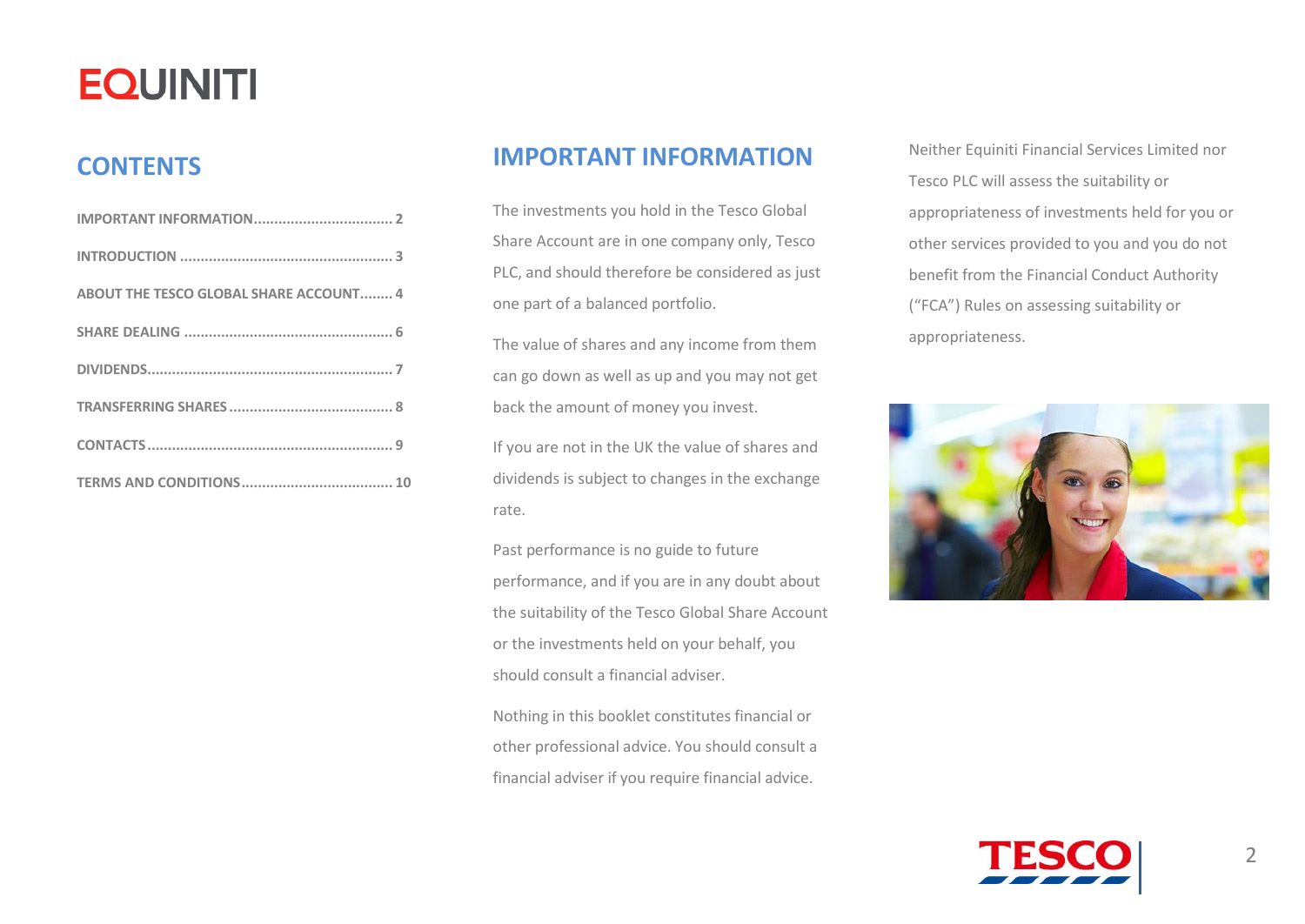### <span id="page-2-0"></span>**INTRODUCTION TESCO GLOBAL SHARE ACCOUNT**



The Tesco Global Share Account enables colleagues who are resident outside the UK to hold Tesco PLC ordinary shares, retained from share plan releases, electronically rather than keeping paper share certificates. It is a Global Nominee Service (the "Service") administered by Equiniti Financial Services Limited ("Equiniti") and details of the Service are set out in the Equiniti Global Nominee Terms and Conditions.

If you are resident in the UK, you should participate in the Tesco Share Account for UK colleagues and shareholders instead of the Tesco Global Share Account. Details of the Tesco Share Account can be found in the Useful Links section of the Tesco Employee Share Plans Portal ("ESP Portal") by visiting

**[www.shareview.co.uk/tesco](http://www.shareview.co.uk/tesco)**.

This booklet has answers to frequently asked questions about the Tesco Global Share Account. If you need more information, please call the Equiniti Global Nominee Helpline (see Contacts).

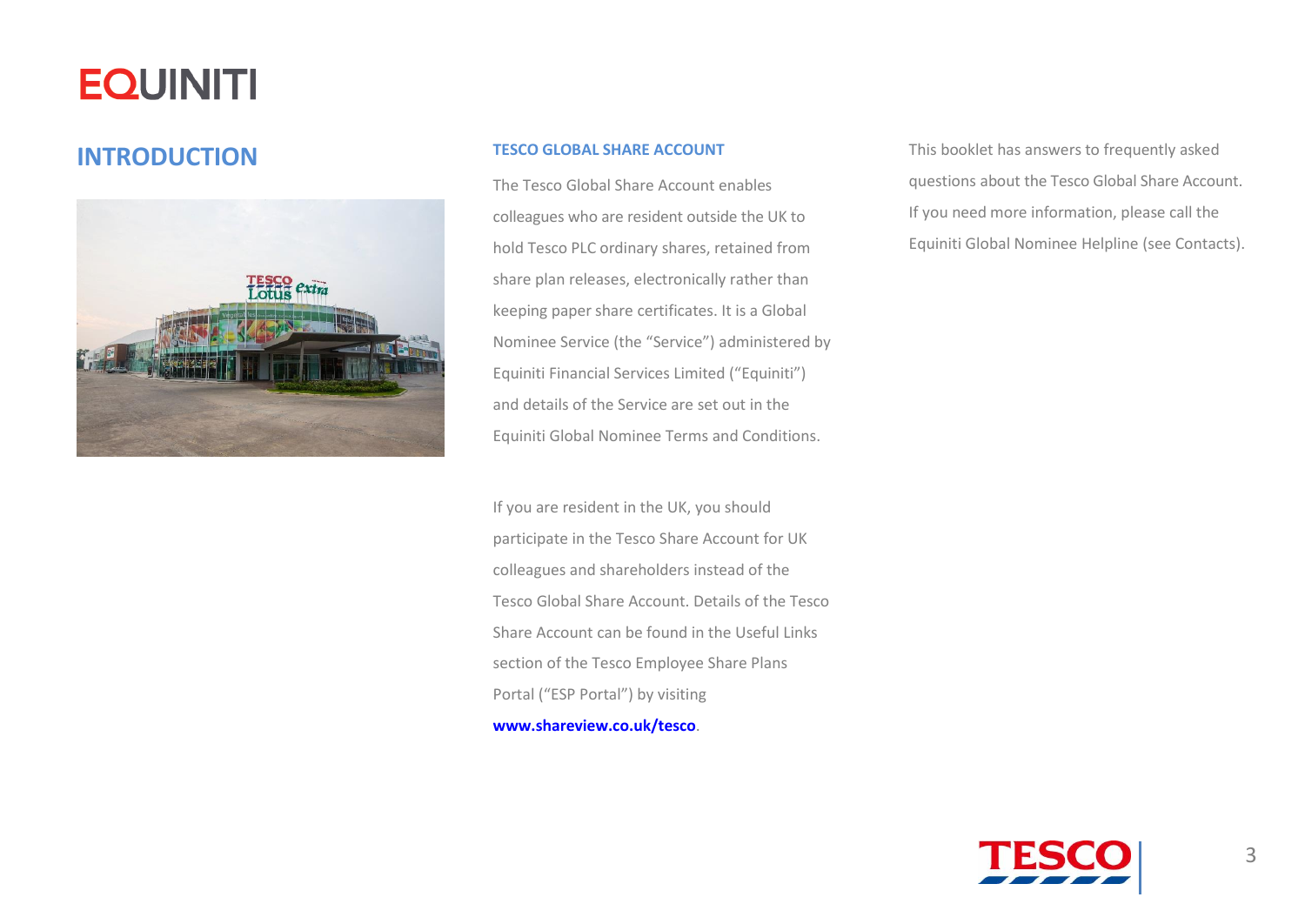### <span id="page-3-0"></span>**ABOUT THE TESCO GLOBAL SHARE ACCOUNT**

### **ADVANTAGES OF THE TESCO GLOBAL SHARE ACCOUNT**

- Your shares will be held in an uncertificated account which you can view online. This means that you do not have to keep paper share certificates, making selling shares and administration easier and avoiding the risk of paying for replacement certificates if your certificates are lost.
- A share dealing service is provided, and you can sell shares online from the day they are transferred into the Tesco Global Share Account as you do not have to wait for a share certificate to arrive in the post. This also means that when selling shares there are usually shorter settlement periods, expected to be two business days after the trade date. This provides a straightforward and accessible way to sell shares (see Share Dealing).
- You can choose to sell your shares at a limit, which means that they will only be sold when the market price reaches the limit price you have chosen (see Share Dealing).
- You can request to receive cash proceeds into your bank account in your local currency. There is a charge of £25 for payment to a non-UK bank account plus a currency conversion charge of 1.5%.
- **F** You can use the Tesco Global Share Account if you are resident outside the UK.
- You can transfer ordinary shares from Tesco PLC share plan releases into the Tesco Global Share Account. This includes shares held on share certificates from previous releases.
- Advantages are listed here, but there are also general risks of holding shares and you should consider the Important Information outlined on page 2.

#### **TESCO GLOBAL SHARE ACCOUNT PARTICIPANT CHARGES**

| <b>Annual maintenance</b>                                     | <b>FRFF</b> |
|---------------------------------------------------------------|-------------|
| <b>Transfer shares into Nominee</b>                           | FREE        |
| <b>Transfer shares out of Nominee</b>                         | £25         |
| Issue a paper certificate                                     | £35         |
| <b>Share dealing and payments</b>                             |             |
| Sale of shares                                                |             |
| First £50,000                                                 | 1.0%        |
| Balance above £50,000                                         | 0.25%       |
|                                                               | Minimum £15 |
| PTM levy (sale over £10,000)                                  | f1          |
| BACS payment to a UK bank<br>account                          | FREE        |
| Payment to a UK bank<br>account (over £100,000)               | £35         |
| Payment to a non-UK bank account                              | £25         |
| Sterling to foreign currency<br>conversion (foreign exchange) | 1.5%        |
| <b>Annual consolidated tax</b><br>certificate                 | <b>FRFF</b> |
| <b>Duplicate contract note</b>                                | $£10 + VAT$ |
| Dividend reinvestment                                         |             |
| Purchase                                                      | £1.75       |
| <b>Stamp Duty Reserve Tax</b>                                 | 0.5%        |
| PTM levy (purchase over £10,000)                              | £1          |

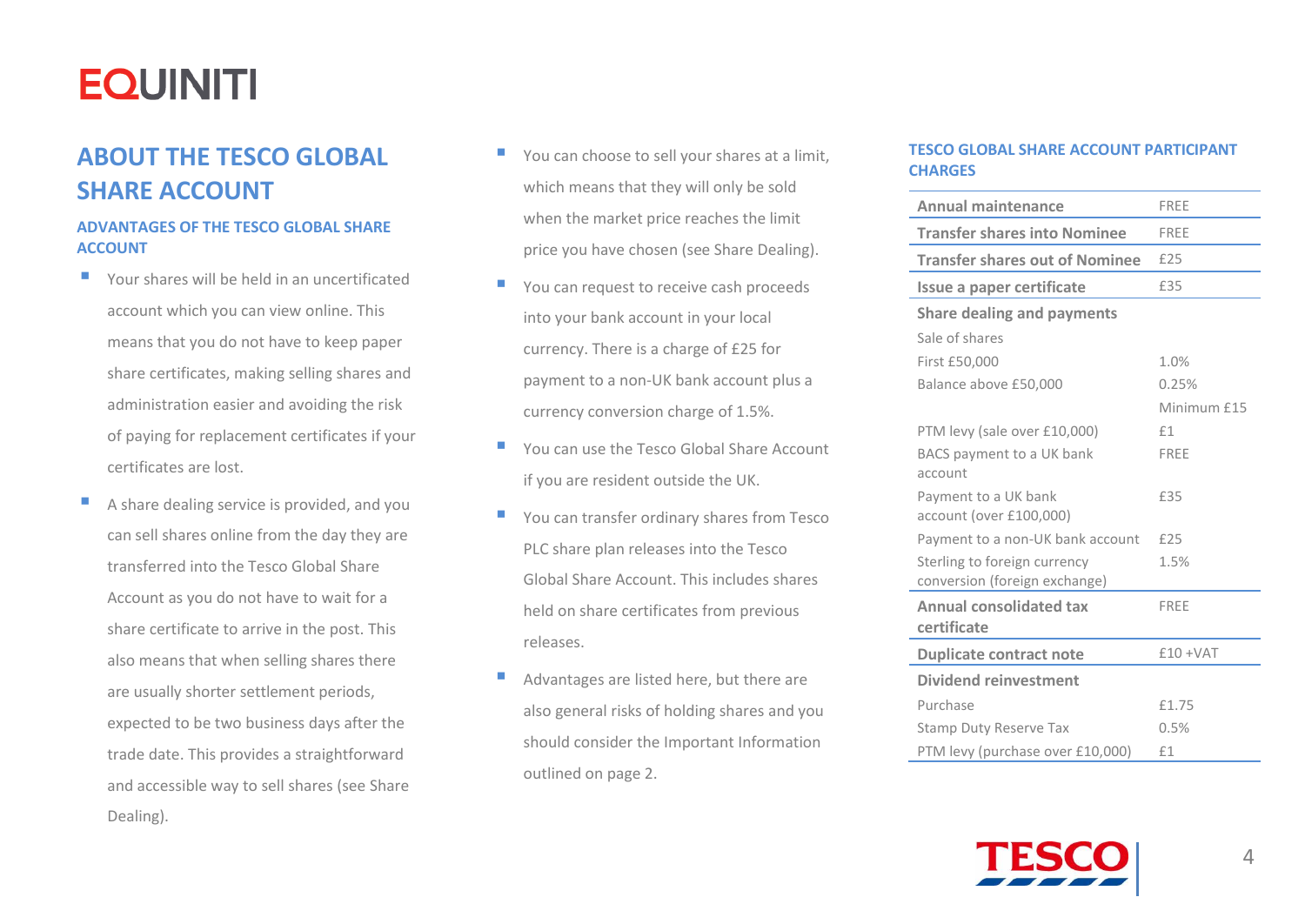#### **WHO WILL BE THE REGISTERED HOLDER OF MY SHARES?**

Your shares will be held on your behalf by Equiniti using a nominee of their choice. You continue to be the beneficial owner of the shares. Information about your account may be shared with Tesco PLC if they request it. The details of the shares held on your behalf will not be available for public inspection.

#### **HOW WILL I KNOW HOW MANY SHARES I HAVE IN THE TESCO GLOBAL SHARE ACCOUNT?**

You will receive an annual statement showing the number of shares held for you. You can check your details at any other time via the **My Tesco Shares** section of the **ESP Portal,** 

#### **[www.shareview.co.uk/tesco](http://www.shareview.co.uk/tesco)**.

#### **HOW CAN I VIEW MY ACCOUNT AND SELL SHARES?**

You can view your account through the **ESP Portal, [www.shareview.co.uk/tesco.](http://www.shareview.co.uk/tesco)** Your shareholding valuation will be based on a 15 minute delayed share price and you can sell shares online (see Share dealing).

#### **WILL I STILL BE ABLE TO ATTEND AND VOTE AT GENERAL MEETINGS AND RECEIVE SHAREHOLDER DOCUMENTS?**

If you email the Equiniti administration team and request it, you will still be able to attend and vote, or appoint a proxy to vote, at general meetings. You will not be sent an annual report.

#### **IS THE SERVICE AVAILABLE IN ALL COUNTRIES?**

It is available in many countries and there is a list of permitted territories (see page 10 for details of how to access a copy). If you move your residence to a country outside this list you must close your account immediately and transfer your shares.

#### **WHAT HAPPENS IF I MOVE TO THE UK?**

If you become a UK resident, you should open a Tesco Share Account when you have shares released to you from a Tesco share plan and transfer shares held in the Tesco Global Share Account to the Tesco Share Account. There will be no charge for transferring shares between these Accounts.

#### **WHAT HAPPENS IF I LEAVE TESCO?**

If you leave Tesco you may continue to use the Tesco Global Share Account for a period of up to two years from your leaving date (or, if later, up to 60 days after you have acquired shares from a Tesco PLC share plan release) before you must close your account and transfer your shares. If you do not provide instructions regarding closing your account, at the end of the notice period your shares will be sold and cash proceeds (deducting applicable fees) will be paid to you as set out in the Equiniti Global Nominee Terms and Conditions (see page 10 for details of how to obtain a copy).



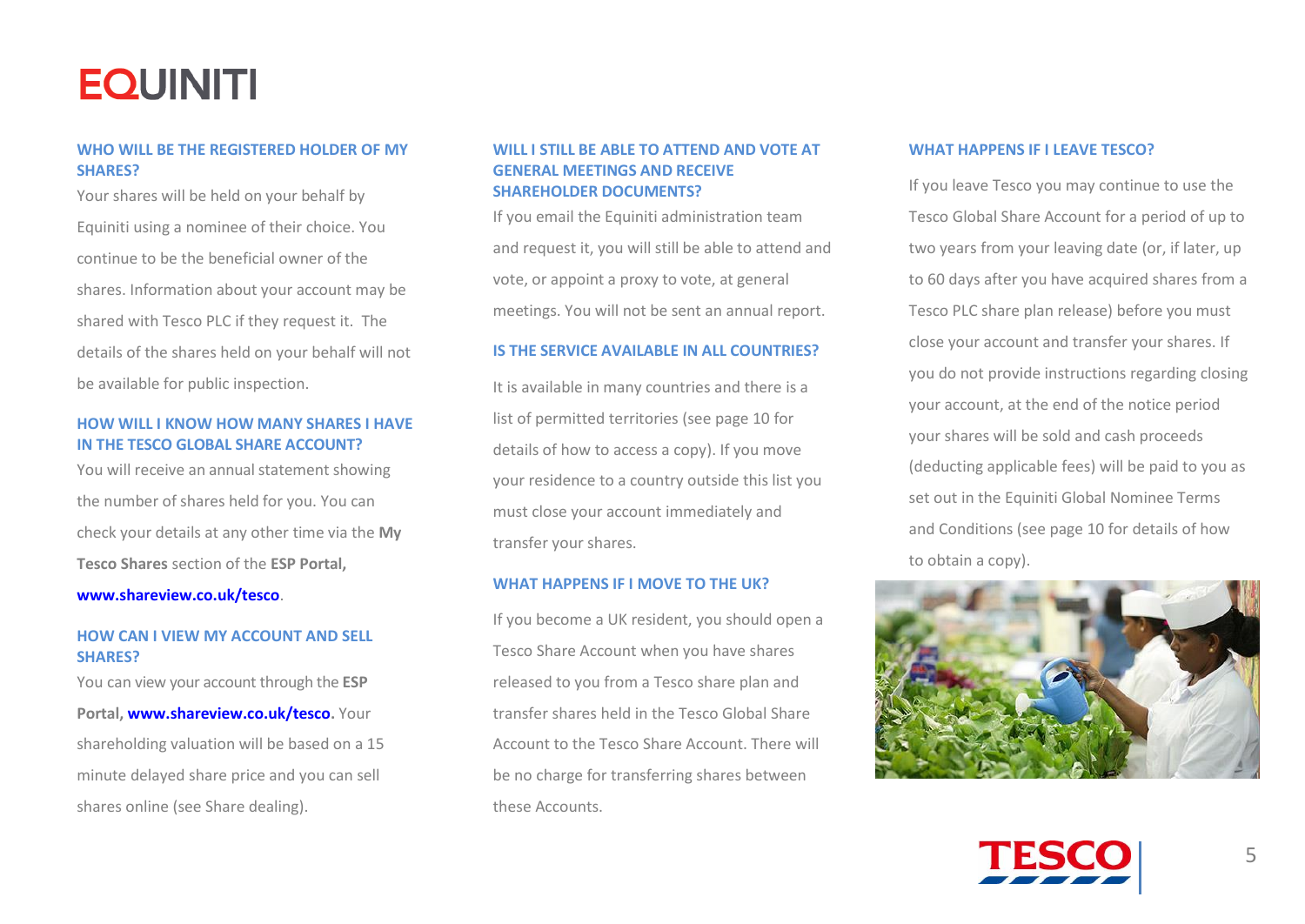### <span id="page-5-0"></span>**SHARE DEALING**

#### **HOW CAN I SELL MY SHARES?**

You can place a sale instruction online by logging into your Tesco Global Share Account and following the guidelines.

#### **WHEN CAN I SELL MY SHARES?**

You can submit sale orders online at any time. Dealing instructions received by 4.15pm (UK time, Monday to Friday excluding UK public holidays) will be processed the same day subject to the instruction being valid. Instructions submitted outside of market hours will be traded the next working day.

#### **CAN I SET A PRICE FOR SELLING MY SHARES?**

You can instruct Equiniti to sell your shares 'at best' which means they will immediately sell the shares in the market for the best price they can obtain.

<span id="page-5-1"></span>Alternatively you can request a 'limit order' which means you can stipulate the price at

which you would like your shares to be sold. Equiniti will then monitor the Tesco PLC share price in the market and sell your shares when the market price reaches your target price. Limit orders can be set for up to 90 days.

#### **DO I NEED PERMISSION TO DEAL?**

If you are subject to the Tesco PLC Share Dealing Code you are responsible for ensuring you have permission to deal and that permission covers the time period set in any limit order instruction.

#### **HOW MUCH WILL IT COST ME TO SELL SHARES?**

The dealing charge is 1.0% on sale proceeds up to £50,000 with 0.25% on any balance above this (with a minimum charge of £15). There is a PTM levy of £1 for a sale over £10,000.

#### **HOW WILL I RECEIVE MY SALE PROCEEDS?**

Proceeds from the sale of your shares will usually be credited to your Tesco Global Share Account two business days after the trade date. You can request to have the sale proceeds transferred directly to your bank account when

you enter your sale instruction. If you want your funds to be paid to you in a currency other than Sterling (GBP), there is a fee of £25 for a payment to a non-UK bank account plus 1.5% conversion charge.

#### **CAN I BUY ADDITIONAL SHARES THROUGH THE TESCO GLOBAL SHARE ACCOUNT?**

You cannot buy additional shares using the Tesco Global Share Account except for cash received from a dividend or from a corporate action.

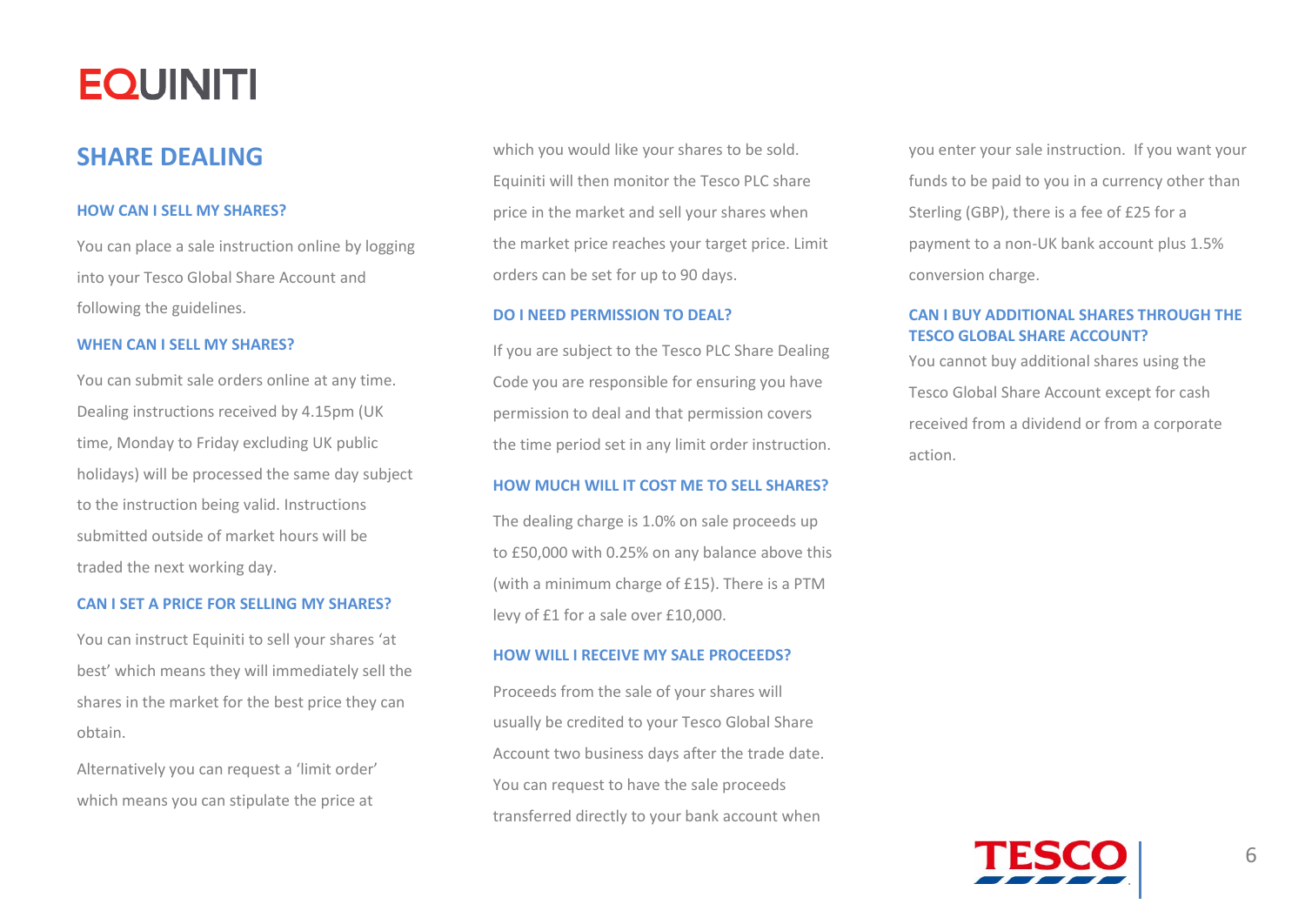### <span id="page-6-0"></span>**DIVIDENDS**



#### **HOW WILL MY DIVIDENDS BE PAID?**

#### **Cash Dividends**

Dividends are collected on your behalf and will be credited to your Tesco Global Share Account which you can access online.

When you open your account you can choose to either:

a) Have the cash automatically paid to your nominated bank account;

b) Keep the funds in the Tesco Global Share Account until you choose to withdraw them; or c) Reinvest your dividends to purchase more Tesco PLC shares – see Dividend Reinvestment. If you do not make a selection, dividend cash will be retained in your account. The automatic payaway facility (described in a) above) will only be triggered when your cash balance is greater than £100.

#### **WHAT HAPPENS IF THE BALANCE IS UNDER £100?**

Dividend balances under £100 will be retained in your account. You can choose to withdraw the funds at any time, but you will have to pay charges as set out below.

#### **WHAT CHARGES ARE THERE FOR PAYMENTS FROM MY ACCOUNT?**

| BACS payment to a UK bank                                           | FRFF |
|---------------------------------------------------------------------|------|
| account                                                             |      |
| Payment to a UK bank account<br>(over £100,000)                     | £35  |
| Payment to a non-UK bank account                                    | £25  |
| Sterling (GBP) to foreign currency<br>conversion (foreign exchange) | 1.5% |

#### **DIVIDEND REINVESTMENT**

Where local laws permit, you can choose to have the cash you receive from a dividend used to purchase more Tesco PLC shares. The shares will be added to your Tesco Global Share Account and will be visible online. Any residual money not used to purchase shares (i.e. an amount less than the cost of one additional share) will be retained in your account. There is a charge of £1.75 and Stamp Duty Reserve Tax of 0.5% (a £1 PTM levy also applies for a purchase over £10,000).

If you live in a country where Equiniti are allowed to offer you dividend reinvestment you will be given the option to set this as your dividend preference. If you wish to change your dividend preference at a later date you can do this by emailing the Equiniti administration team. If you live in a country where Equiniti are not allowed to offer dividend reinvestment you will automatically receive cash.

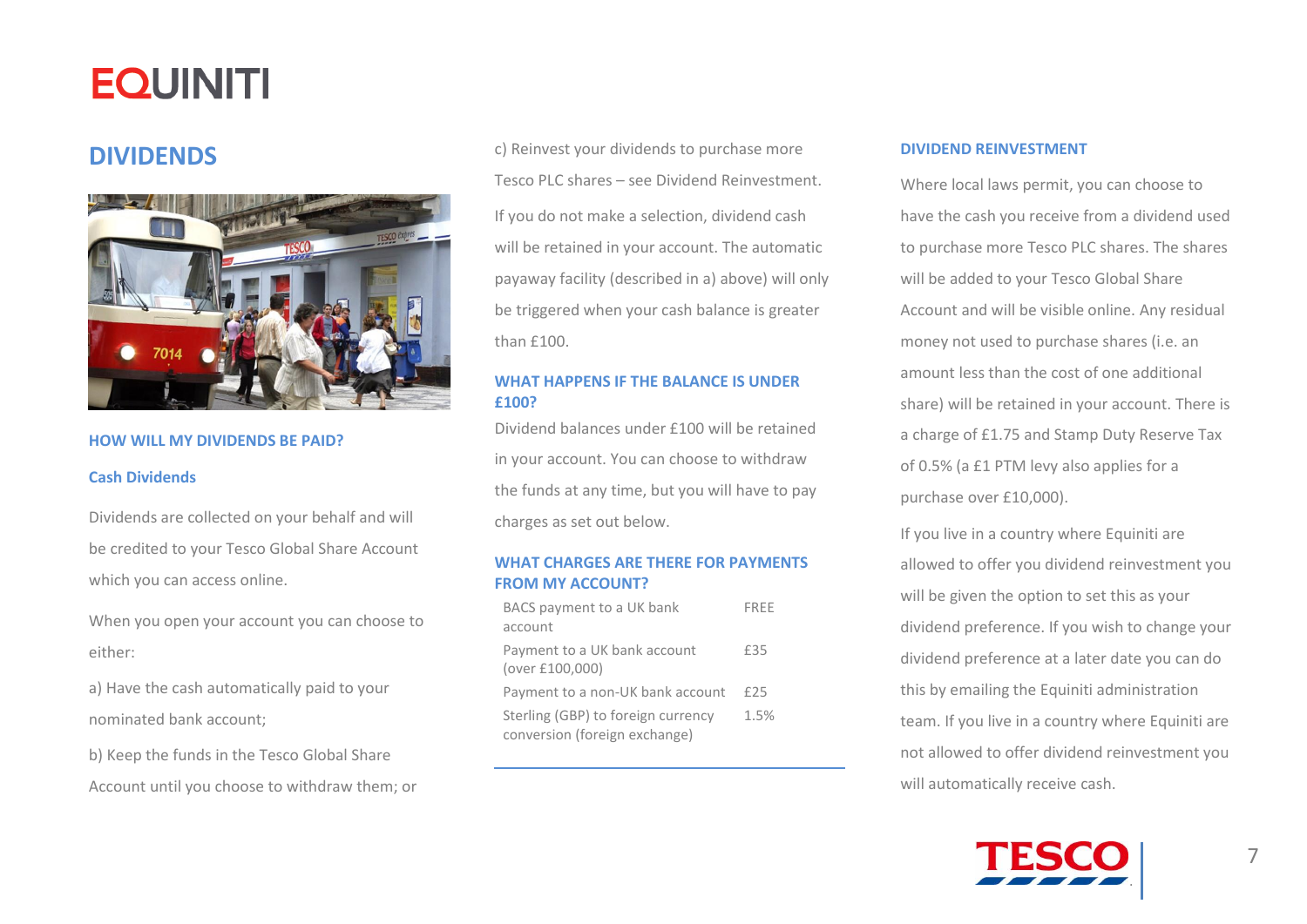

### <span id="page-7-0"></span>**TRANSFERRING SHARES I ALREADY HOLD SHARES IN MY OWN NAME. CAN I TRANSFER THEM INTO THE TESCO GLOBAL SHARE ACCOUNT?**

You can only transfer Tesco PLC ordinary shares into the Tesco Share Account if they originated from a Tesco PLC share plan. Contact the Equiniti administration team for further information (see Contacts).

### **CAN I TRANSFER SHARES OUT OF THE TESCO GLOBAL SHARE ACCOUNT?**

You can arrange for your shares to be transferred out of the Tesco Global Share Account to another service provider for a fee of £25. You can also request that your shares are transferred into a share certificate for a fee of £35.

<span id="page-7-1"></span>You can contact the Equiniti administration team to request a transfer (see contacts). Equiniti will process your transfer request within five business days of receipt. It may take several weeks for you to receive your share certificate through the post. Where shares are being

transferred to another service provider, you should contact them directly about when shares will be in the new account.

#### **WHAT SHOULD I DO WITH MY SHARES IF I BECOME A UK RESIDENT?**

If you become a UK resident, you should open a Tesco Share Account and transfer any shares held in your Tesco Global Share Account to your new Tesco Share Account. Contact the Equiniti administration team for further information (see Contacts). There will be no charge for transferring shares between these Accounts.

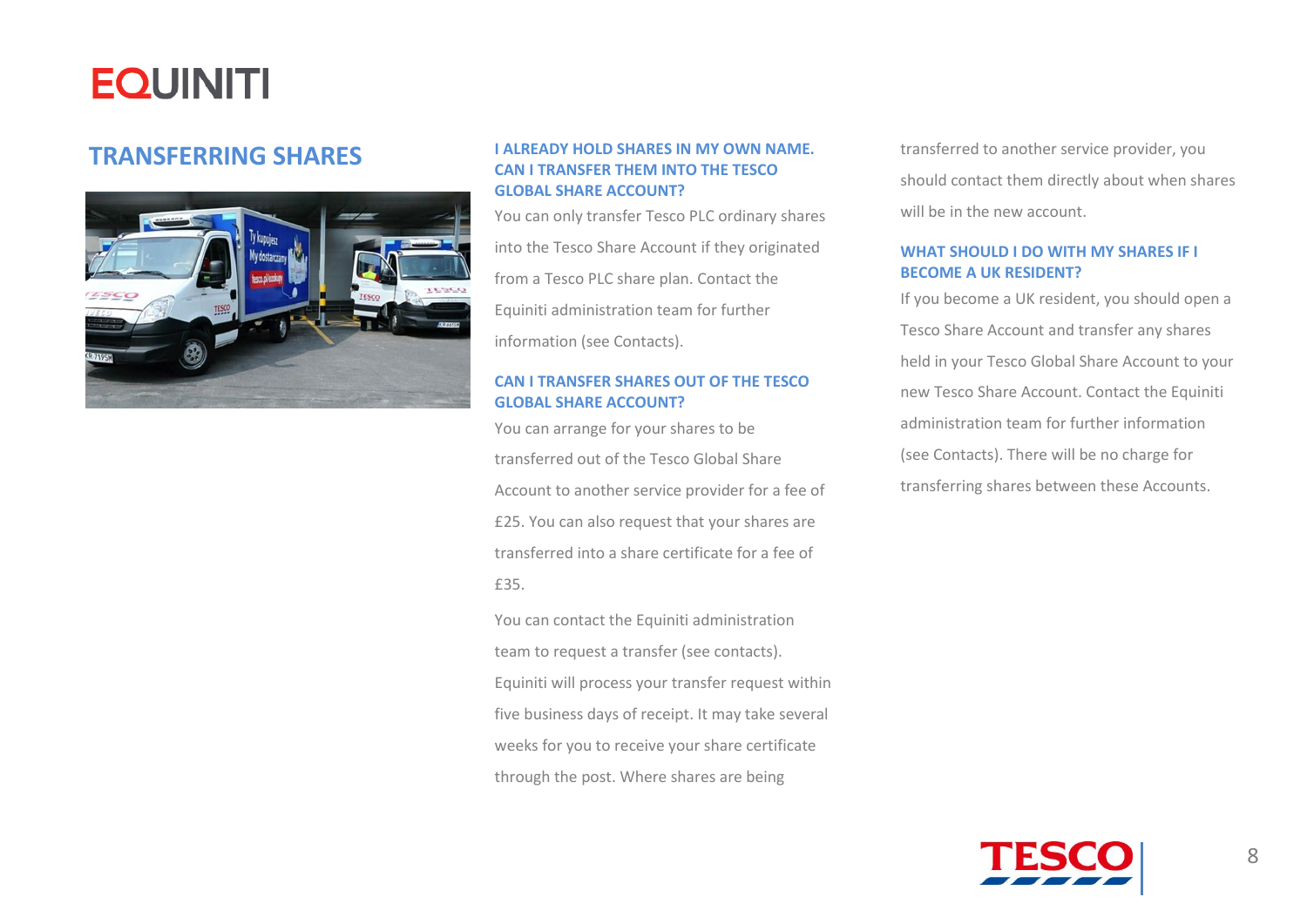### <span id="page-8-0"></span>**CONTACTS**

ĀŸ

#### **EQUINITI FINANCIAL SERVICES LIMITED**

The Tesco Global Share Account is administered by Equiniti Financial Services Limited.

Details of your shares can be found on the

**TESCO EMPLOYEE SHARE PLANS PORTAL**

**[www.shareview.co.uk/tesco](http://www.shareview.co.uk/tesco)**

You can contact the Equiniti administration team by phone, email or in writing. Contact details are:

**EQUINITI GLOBAL NOMINEE HELPLINE**

#### **UK: 0330 123 0059**

#### **International: +44 330 123 0059**

Lines are open 8.30am to 5.30pm (UK time), Monday to Friday (excluding public holidays in England and Wales).

A text phone service is also available on:

**UK: 0371 384 2255 International: +44 121 415 7028**

 **EMAIL** |@-

#### **[nominee@equiniti.com](mailto:nominee@equiniti.com)**

Please be advised email communications are not totally secure.

**POST**

**Global Nominee Team, Equiniti Premier Services, PO Box 4982, Lancing, BN99 8SQ, United Kingdom**

Please include a daytime telephone number (including any dialing codes), so Equiniti can contact you should further information be required.